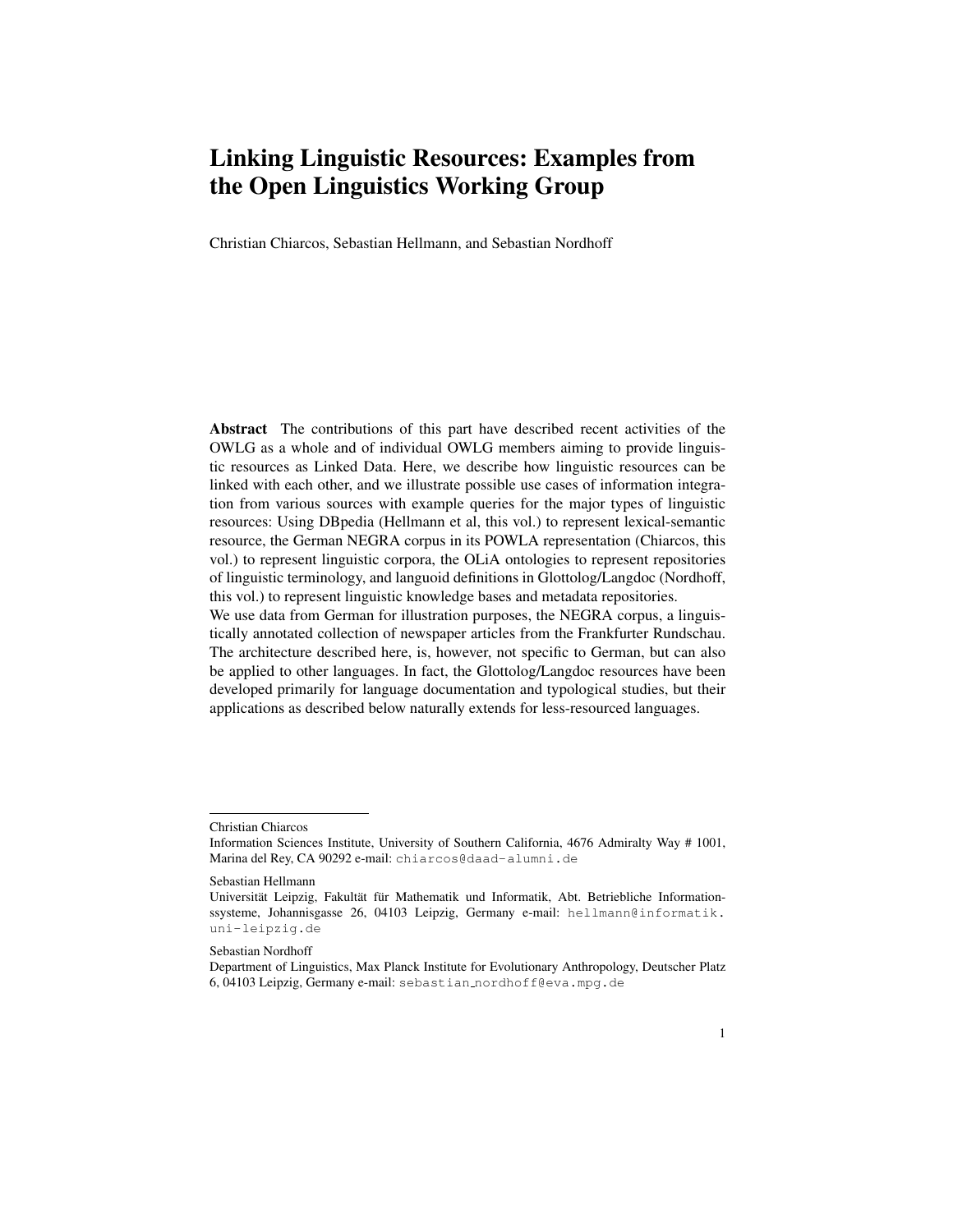#### 1 The NEGRA Corpus

This contribution illustrates possible use cases of information integration from various sources, taking data from the NEGRA Corpus as an example.<sup>1</sup> The NEGRA corpus consists of 355,096 tokens (20,602 sentences) of German newspaper text from the Frankfurter Rundschau. The corpus was annotated for parts-of-speech and syntax (Skut et al, 1998), and subsequently, also for coreference and entity types (Schiehlen, 2004). It can thus serve to illustrate the problems of multi-layer annotations in linguistic corpora, further, it can be linked to the German DBpedia, and added to Glottolog/Langdoc as a linguistic resource.

Figure 1 illustrates the first sentence<sup>2</sup> in its original representation, a tab-separated text format. (A graphical visualization of this sentence is provided in Chiarcos, this vol..)

For terminal nodes of the annotation, the first column contains the word, the second a part-of-speech tag, the third morphological annotations, the fourth the label of the edge that connects the terminal with its parent, and the last the ID of the nonterminal parent node. For nonterminal nodes of the annotation, the first column contains the ID, the second the category label, the third is empty, the fourth contains the edge label and the fifth the id of the parent (resp. 0 for the root node).

Traditionally, NEGRA annotations are modified, queried and visualized with specialized tools, e.g., Annotate<sup>3</sup> and Synpathy<sup>4</sup> for syntax annotation, and TIGER-Search (Lezius, 2002) for querying and visualization of syntax annotations. These tools do not, however, allow to annotate and to query over additional layers of annotations, e.g., alignment with parallel corpora, semantic annotations or coreference. For these types of data, further special-purpose tools have been developed, e.g., the Stockholm TreeAligner<sup>5</sup> for aligning parallel corpora annotated with TIGER XML (the XML-based successor of the NEGRA format, König and Lezius, 2000), or SALTO (Burchardt et al, 2006) for the annotation of semantic relations (and also applied to coreference, see Eckart et al, this vol.). These tools are accompanied by other special-purpose formats, e.g., SALSA (Erk and Pado, 2004) for semantic annotations.

As an example for such formats, the coreference annotation of the NEGRA corpus (Schiehlen, 2004) is illustrated in Fig. 3. This is a space-separated text format, where the first column provides the NEGRA sentence id, the second column the token position of a terminal within the the sentence, resp. the id of a NEGRA non-

<sup>1</sup> http://www.coli.uni-saarland.de/projects/sfb378/negra-corpus/ negra-corpus.html

<sup>&</sup>lt;sup>2</sup> The examples given in this section are taken from public sample of the NEGRA corpus, the syntax sample is available from http://www.coli.uni-saarland.de/projects/ sfb378/negra-corpus/corpus-sample.export, the coreference sample is available from http://www.ims.uni-stuttgart.de/∼mike/annotated-negra.txt.

<sup>3</sup> http://www.coli.uni-saarland.de/projects/sfb378/negra-corpus/ annotate.html

<sup>4</sup> http://www.lat-mpi.eu/tools/synpathy/

<sup>5</sup> http://kitt.cl.uzh.ch/kitt/treealigner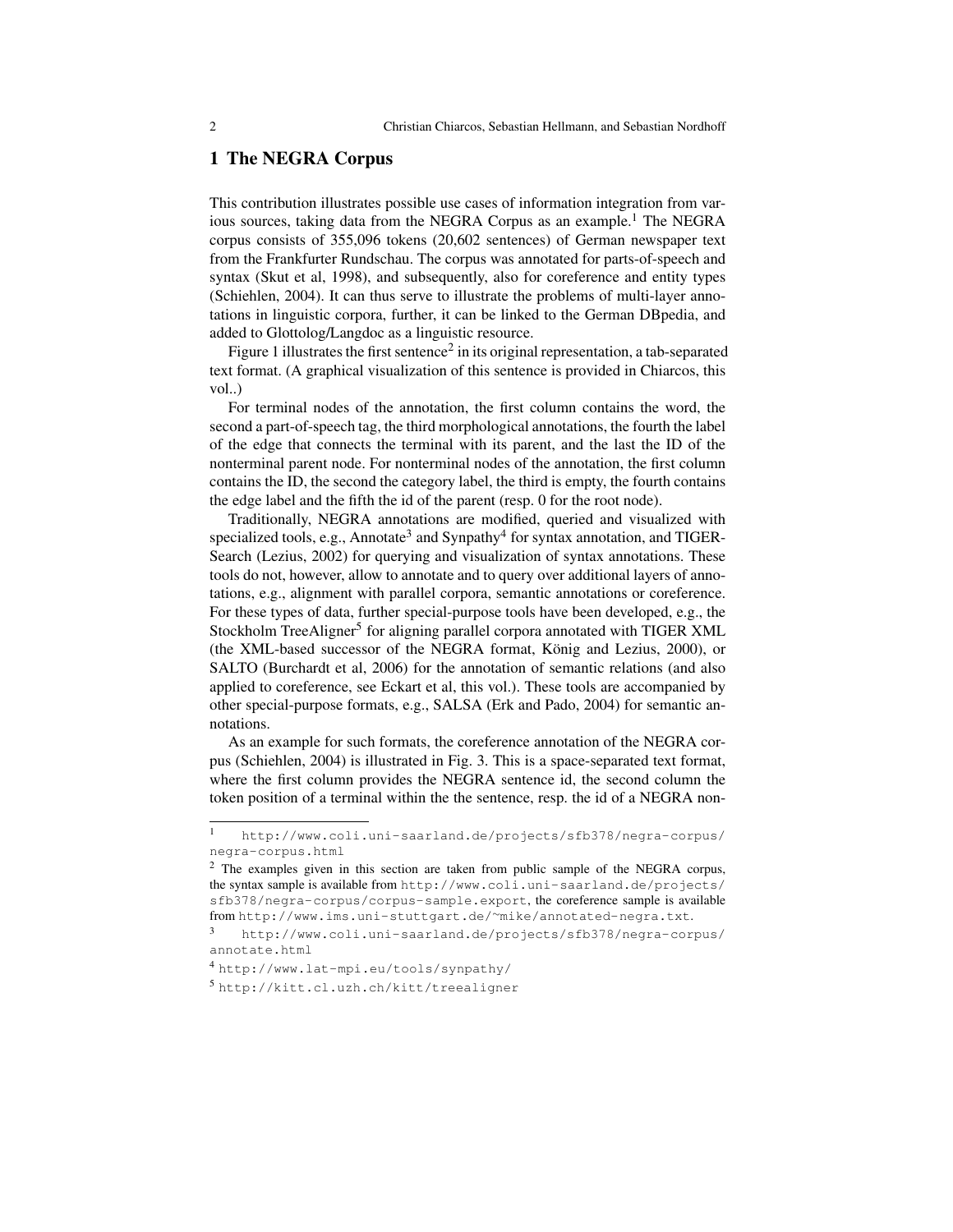Linking Linguistic Resources: Examples from the Open Linguistics Working Group 3

| %% word        | tag   | morph             |     | edge parent gloss |                 |
|----------------|-------|-------------------|-----|-------------------|-----------------|
| .              |       |                   |     |                   |                 |
| die            | ART   | Def.Fem.Nom.Sq    | NΚ  | 507               | the             |
| Zukunft        | ΝN    | Fem.Nom.Sq.*      | ΝK  | 507               | future          |
| der            | ART   | Def.Fem.Gen.Sq    | NΚ  | 502               | οf              |
| Musik          | ΝN    | Fem.Gen.Sq.*      | NΚ  | 502               | music           |
| liegt          | VVFIN | 3.Sq.Pres.Ind     | HD  | 509               | lies            |
| für            | APPR  | Akk               | AС  | 503               | for             |
| viele          | PIDAT | *.Akk.Pl          | NK  | 503               | many            |
| junge          | ADJA  | Pos.*.Akk.Pl.St   | ΝK  | 503               | young           |
| Komponisten    | NΝ    | Masc.Akk.Pl.*     | NK  | 503               | composers       |
| im             |       | APPRART Dat. Masc | AС  | 504               | in.the          |
| Crossover-Stil | NN.   | Masc.Dat.Sq.*     | NK  | 504               | crossover.style |
|                | \$.   |                   | ——  | 0                 |                 |
| #502           | ΝP    | --                | GR  | 507               |                 |
| #503           | PP    | --                | MO. | 509               |                 |
| #504           | PP    | --                | МO  | 509               |                 |
| #507           | NP    | --                | SB  | 509               |                 |
| #509           | S     |                   |     | 0                 |                 |
| $\cdots$       |       |                   |     |                   |                 |

Fig. 1 First sentence of the NEGRA corpus, original NEGRA format with English glosses added. Translation: '... many young composers believe that the future of music lies in a crossover style.'

| %% word      | tag       | morph                                      |            | edge parent gloss |              |
|--------------|-----------|--------------------------------------------|------------|-------------------|--------------|
| Sie          | PPER      | $3.P1.*.$ Nom                              | <b>SB</b>  | 504               | they         |
| gehen        |           | VVFIN 3.Pl.Pres.Ind                        | HD         | 504               | enter        |
| qewaqte      |           | ADJA Pos.*. Akk. Pl. St NK 500 adventurous |            |                   |              |
|              |           | Verbindungen NN Fem.Akk.Pl.*               | NK         | 500               | associations |
| und          | KON       |                                            | CD         | 502               | and          |
| Risiken      | <b>NN</b> | Neut.Akk.Pl.*                              | СJ         | 502               | risks        |
| ein          | PTKVZ     |                                            | <b>SVP</b> | 504               | in           |
| $\mathbf{r}$ | \$,       |                                            |            | O                 |              |

Fig. 2 Second sentence of the NEGRA corpus, original NEGRA format with English glosses added. Translation: 'They experiment with adventurous associations and take risks, ...'

terminal, the third column information about the discourse status of the referent (e.g., R for referring expressions, R1 first mention of a referring expression) and its id (e.g., Komponist for the NEGRA nonterminal corresponding to the phrase für viele Komponisten in Fig. 1.

| %%sentence negraid |     | coref         |
|--------------------|-----|---------------|
|                    | 503 | %R1=Komponist |
|                    |     | %R=Komponist  |

Fig. 3 Coreference annotation of the first two sentences of the NEGRA corpus, original format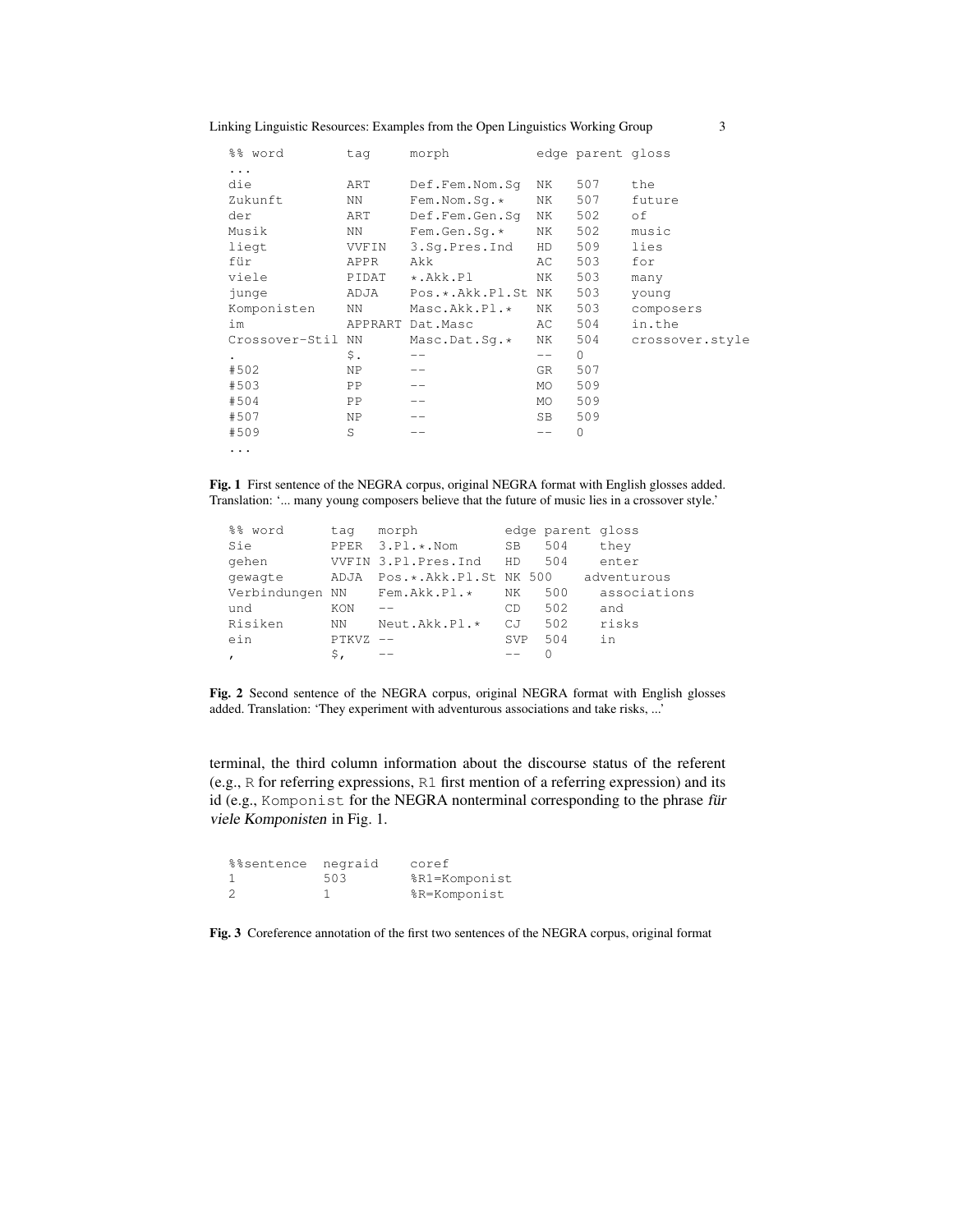With comfortable tools for querying and visualization available for syntax only, the question arises how the additional information about coreference can be integrated with other annotation layers, and how queries can be performed on this data.

### 2 Multi-Layer Corpora as Linked Data  $(NEGRA/POWLA$  Coreference  $\mapsto$  NEGRA/POWLA Syntax)

In POWLA, NEGRA syntax annotation and coreference annotation can be combined easily as different annotation layers (Chiarcos, this vol.):

```
<!-- syntax "für viele Komponisten" ("for many composers") -->
<powla:Nonterminal rdf:about="s1_503">
  <powla:hasLayer rdf:resource="syntax"/>
  <powla:has_cat>PP</powla:has_cat>
  <powla:hasChild rdf:resource="s1_18"/>
   ...
</powla:Nonterminal>
\langle !-- syntax "Sie" ("they", sentence 2) -->
<powla:Terminal rdf:about="s2_1">
  <powla:hasLayer rdf:resource="syntax"/>
  <powla:hasString>Sie</powla:hasString>
  <powla:has_pos>PPER</powla:has_pos>
  ...
</powla:Terminal>
<!-- coreference -->
<powla:Relation rdf:about="s2_1_to_s2_530">
  <powla:hasLayer rdf:resource="coref"/>
  <powla:hasSource rdf:resource="s2_1"/>
  <powla:hasTarget rdf:resource="s1_530"/>
</powla:Relation>
```
Using OWL/RDF-based technologies like POWLA, the integration of multiple annotation layers in multi-layer corpora is straight-forward, as previously noticed by Burchardt et al (2008) for the specific case of syntactic and semantic annotations in the SALSA/TIGER corpus. Formally, different layers can be (but do not have to be) stored in different files and actually at different locations, and can thus be viewed as Linked Data.

Using SPARQL, it is thus possible to query across multiple layers at the same time (which would not have been possible with the original formats and the original tools). For example, we can query for personal pronouns (as defined on the syntactic annotation layer) that take prepositional phrases (defined on syntax, again) as their anaphoric antecedent (coreference layer) using the following query: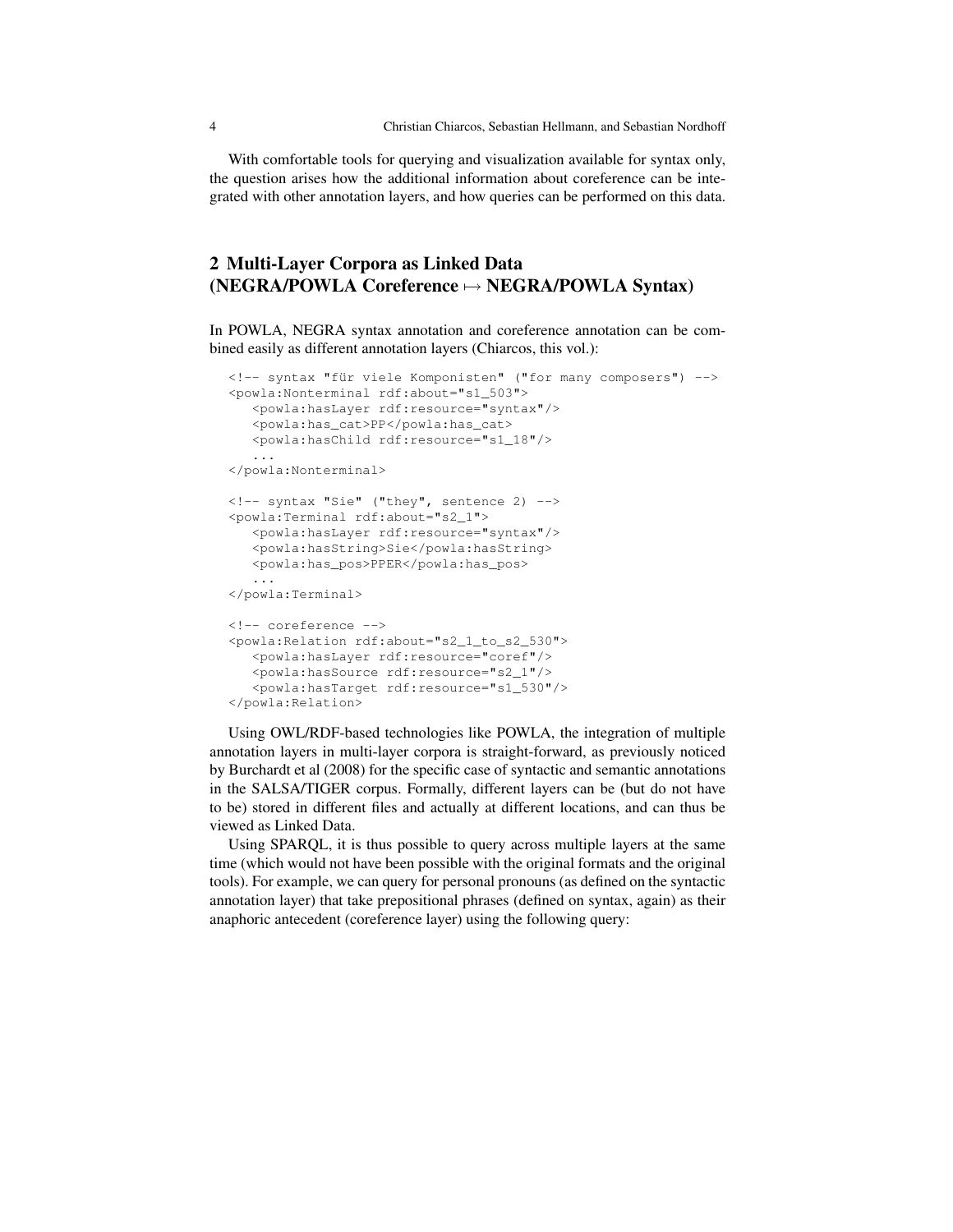Linking Linguistic Resources: Examples from the Open Linguistics Working Group 5

```
PREFIX powla:<http://purl.org/powla/powla.owl#>
PREFIX negra:<http://purl.org/powla/negra-sample.owl#>
SELECT ?anaphor
WHERE {
    ?anaphor a powla:Node.
    ?anaphor powla:has_pos "PPER".
    ?relation a powla:Relation.
    ?relation powla:hasSource ?anaphor.
    ?relation powla:hasTarget ?antecedent.
    ?relation powla:hasLayer negra:coref.
    ?antecedent powla:has_cat "PP"
}
```
### 3 Linking Corpora to Metadata Repositories  $(POWLA \rightarrow Glottolog/Langdoc)$

For the linking of linguistic corpora, we take Glottolog language specifications as an example (Nordhoff, this vol.).

POWLA corpora can be linked with glottolog languoid specifications using the  ${\rm Dublin\,Core}$  language feature. $^6$  If it is redefined as an <code>owl:ObjectProperty,</code> a POWLA Document, a Terminal or a Nonterminal can be defined as being defined for a particular language:<sup>7</sup>

```
<powla:Document rdf:about="http://purl.org/powla/negra-
                                                    sample.owl">
 <dcterms:language
    rdf:resource="http://glottolog.livingsources.org/resource/
                                            languoid/id/10077"/>
</powla:Document>
```
On this basis, we can query for POWLA Documents in German using a simple SPARQL query:

```
PREFIX dcterms: <http://purl.org/dc/terms/>.
SELECT ?doc
WHERE {
   ?doc dcterms:language glottolog:10077
}
```
Alternatively, if we don't know the languoid id, we can query for the label:

<sup>6</sup> The description here is somewhat shortened as dcterms:language ranges over dcterms:linguisticSystem, which is not immediately connected to glottolog:languoid. The intermediate steps of the query are not self-evident and will be glossed over here for reasons of space.

<sup>7</sup> Besides Glottolog, other language taxonomies could be applied, e.g., as specified by ISO 639. Glottolog is, however, much more fine-grained than these and captures differentiations that are highly relevant relevant to linguistics, e.g., different dialectal and historical variants of German which are not represented by ISO 639.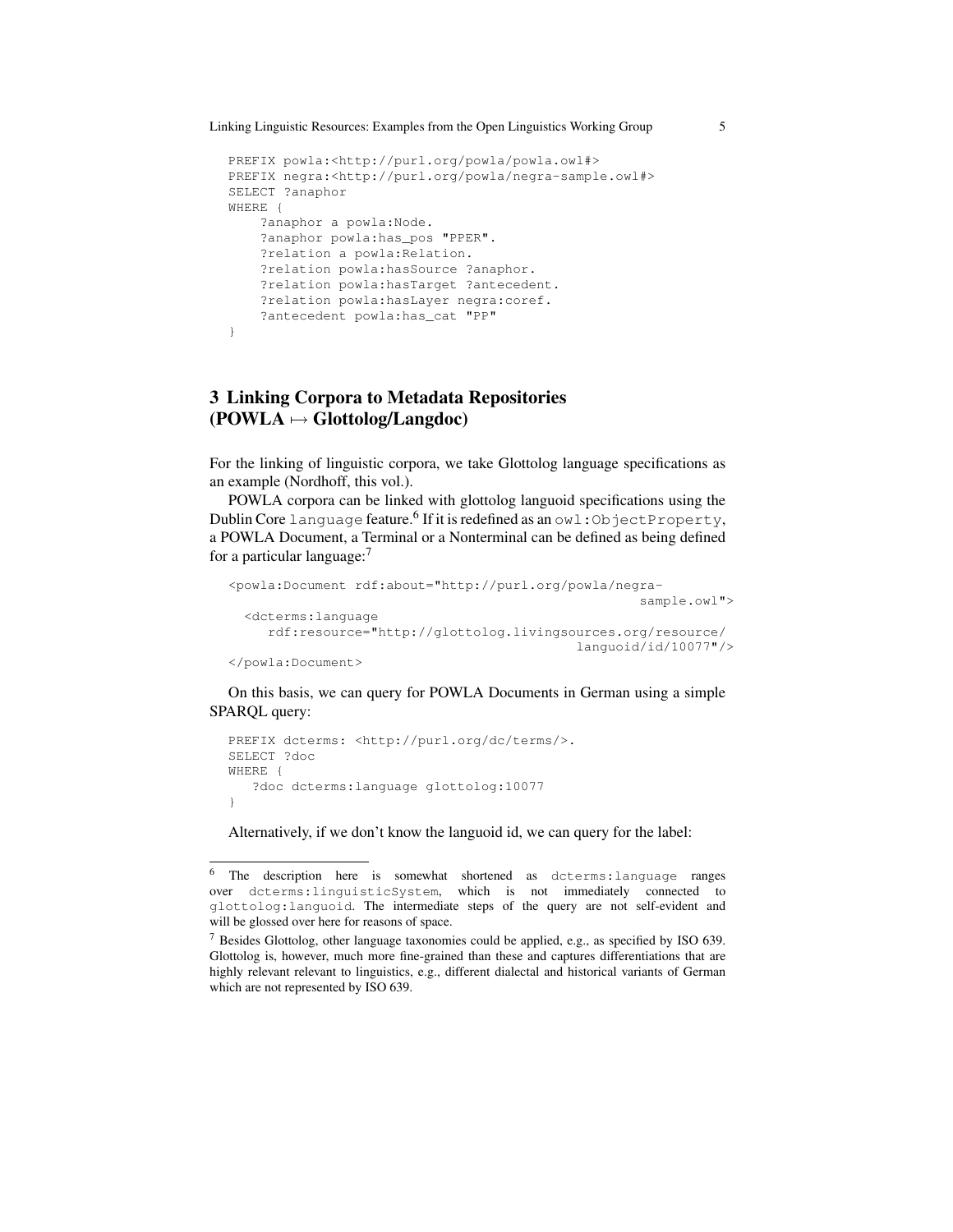```
SELECT ?doc
WHERE {
   ?doc dcterms:language ?languoid.
   ?languoid rdfs:label "German"
}
```
If we know the languoid's ISO 639/3 code, $8$  we can query:

```
PREFIX dcterms: <http://purl.org/dc/terms/>.
PREFIX lexvo: <http://lexvo.org/ontology/>.
SELECT ?doc
WHERE {
  ?doc dcterms:language ?languoid.
  ?languoid lexvo:iso639P3Code "deu"
}
```
In a similar way, other types of metadata can be linked to a linguistic resource, e.g., geographical or historical information.

Glottolog has not been specifically developed for German, instead, it takes a focus on less-resourced languages. However, modeling and querying for corpus resources on, say, the dialects of the indigenous languages of Taiwan documented in the Formosan Languages Archive<sup>9</sup> is analoguous to the treatment of German in this case.

A concrete application of such information for less-resourced languages can be seen, for example, in the context of annotation projection experiments, a flourishing field of Natural Language Processing, where annotated corpora are created on the basis of translated (parallel) text and the assumption that linguistic annotations assigned to word *A* in the source language are also applicable to the target language word *B* that *A* is aligned with. Of course, such experiments benefit from genetic proximity between the language pairs considered, and genetic proximity can be measured by their relative distance in Glottolog/Langdoc classifications or the ASJP tree (Nordhoff, this vol.).<sup>10</sup>

Moreover, Langdoc provides information about the availability of the necessary resources, i.e., translated text (e.g., the Bible), and annotated corpora. By providing this information, and linking to linguistic corpora, Glottolog/Langdoc can thus support the development of NLP resources for languages where such resources are currently not available.

Before starting on an NLP project of Language X, Glottolog/Langdoc allows to check whether sisters (cousins, grandcousins, ...) of language X have already been studied with regard to NLP, and thus jump-start the development.

<sup>&</sup>lt;sup>8</sup> If the languoid does not have an ISO 639 code, information from super- or sublanguoids can be consulted.

<sup>9</sup> http://formosan.sinica.edu.tw

<sup>&</sup>lt;sup>10</sup> Typological similarity might also be a good indicator for some syntactic questions. This could be retrieved from WALS (Dryer, 2005). The integration of WALS data in the Linguistic Linked Data cloud is currently underway, but not discussed here for reasons of space.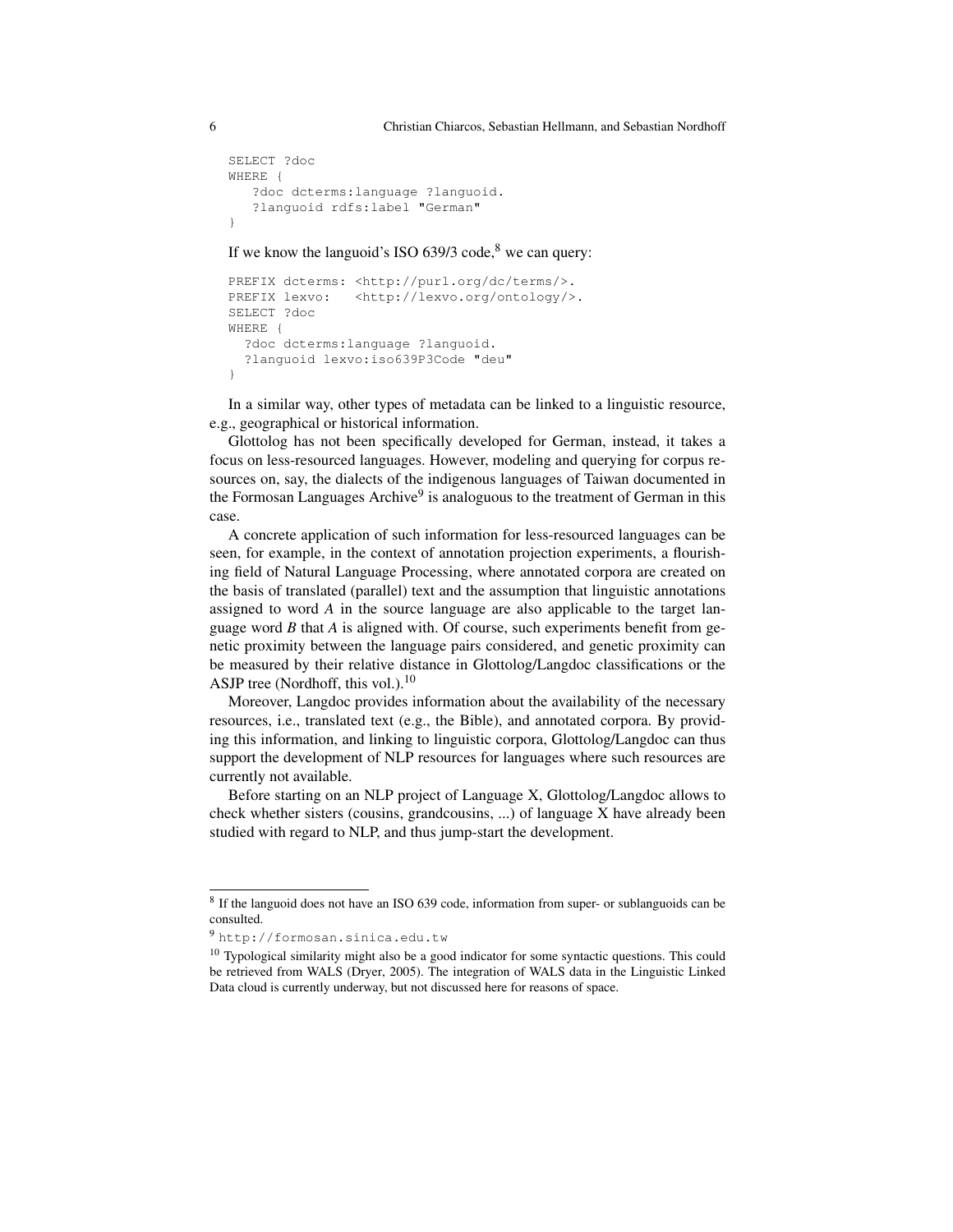# 4 Linking Corpora to Terminology Repositories  $(NEGRA/POWLA \rightarrow OLiA)$

Jsut like linguistic resources can be linked with metadata, annotations can be linked with terminology repositories, so that the semantics of the annotations are represented in an interoperable way. For this purpose, we take the OLiA ontologies as an example (Chiarcos, this vol.). OLiA ontologies provide OWL/DL representations of annotation schemes (OLiA Annotation Model), conventional linguistic terminology (OLiA Reference Model), and that formalize the linking between both.

For the NEGRA corpus, we consider the Annotation Models stts for part-ofspeech annotation and tiger-syntax for syntax annotations according to the TIGER and NEGRA schemes. The Annotation Model defines a taxonomy of linguistic concepts where concrete tags are represented by individuals. For every individual, the property has  $Taq^{11}$  defines its string representation.

For the linking between annotations and OLiA Annotation Models, two strategies are possible: Either we define a property that expresses the linking between annotations and annotation models, or we copy the features of the individual in the Annotation Model to the annotated resource, thereby declaring it an instance of Annotation Model concepts. It should be noted, however, that an annotation may match several individuals, e.g., if tags are composed of multiple independent components, hasTagMatching is used in place of hasTag. (For example, the morph attribute in the NEGRA corpus, every morphological feature – Case, Number, Tense, etc. – is represented by another individual that corresponds to a different substring of the annotation.) In that case, the strategy to copy properties from individuals, rather than to link these individuals, naturally yields an accumulation of all the information expressed in the annotation.

Accordingly, we can define the NEGRA/POWLA entities in terms of OLiA:

```
<powla:Nonterminal rdf:about="s1_503">
 <rdf:type
   rdf:resource="http://purl.org/olia/tiger-syntax.owl#
                                       PrepositionalPhrase"/>
</powla:Nonterminal>
<rdf:Description rdf:about="s1_18">
 <rdf:type
   rdf:resource="http://purl.org/olia/stts.owl#CommonNoun"/>
</rdf:Description>
<rdf:Description rdf:about="s2_1">
 <rdf:type
   rdf:resource="http://purl.org/olia/stts.owl#PersonalPronoun"/>
</rdf:Description>
```
The SPARQL query for PP antecedents of personal pronouns can thus be rephrased as follows:

<sup>11</sup> Aside from hasTag, there are also properties for the partial matching of strings, e.g., hasTagContaining (partial string), hasTagMatching (regular expression), etc.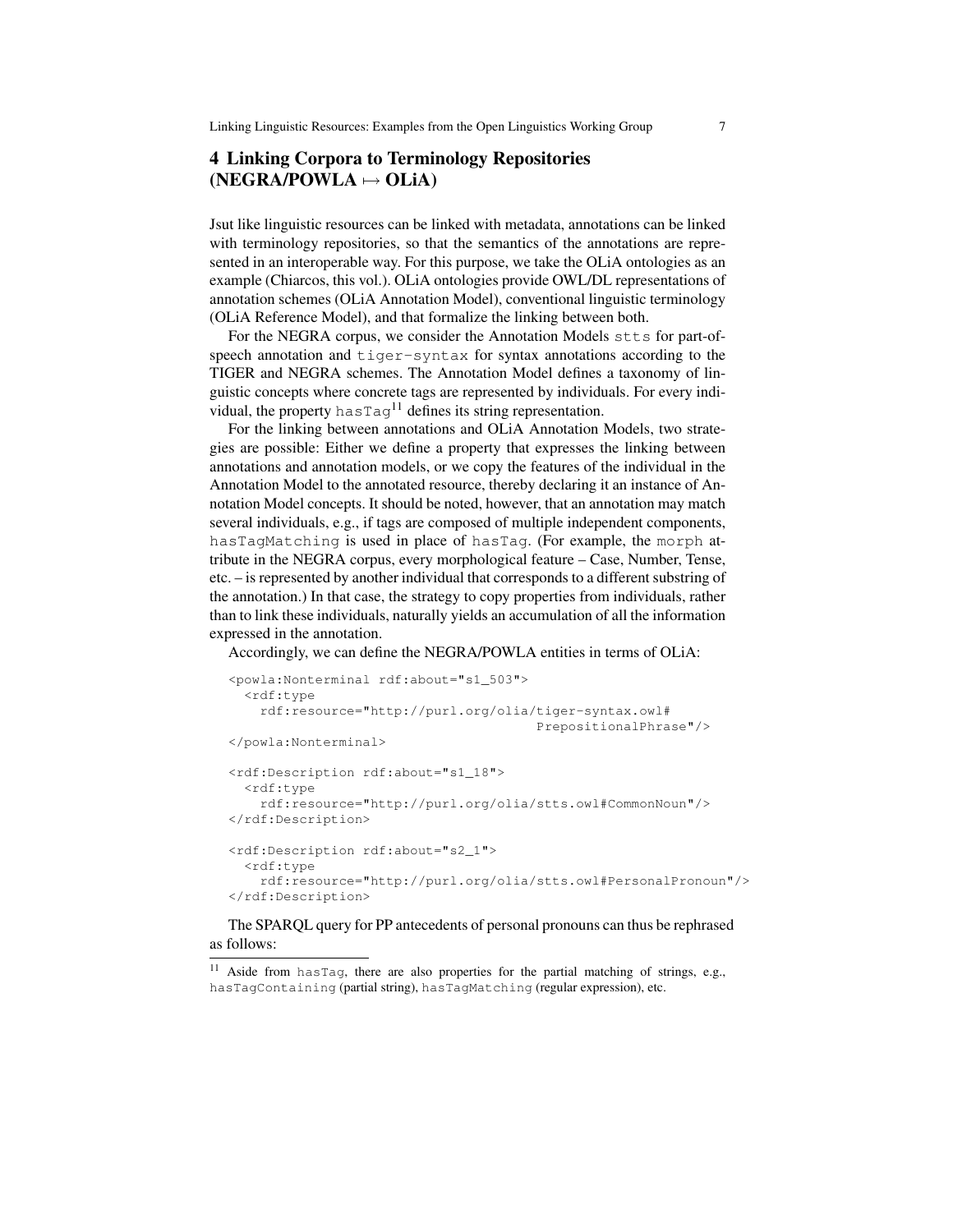```
PREFIX negra: <http://purl.org/powla/negra-sample.owl#>.
PREFIX powla: <http://purl.org/powla/powla.owl#>.
PREFIX stts: <http://purl.org/olia/stts.owl#>.
PREFIX tiger: <http://purl.org/olia/tiger-syntax.owl#>.
SELECT ?anaphor
WHERE {
  ?anaphor a stts:PersonalPronoun.
  ?relation a powla:Relation.
  ?relation powla:hasSource ?anaphor.
  ?relation powla:hasTarget ?antecedent.
  ?relation powla:hasLayer negra:coref.
  ?antecedent a tiger:PrepositionalPhrase.
}
```
As concepts of OLiA Annotation Models are linked by rdfs:subClassOf properties to concepts in the OLiA Reference Model, we can infer the corresponding rdf:type properties for the annotated POWLA Nodes:

```
PREFIX negra: <http://purl.org/powla/negra-sample.owl#>.
PREFIX powla: <http://purl.org/powla/powla.owl#>.
PREFIX olia: <http://purl.org/olia/olia.owl#>.
SELECT ?anaphor
WHERE {
 ?anaphor a olia:PersonalPronoun.
  ?relation a powla:Relation.
  ?relation powla:hasSource ?anaphor.
  ?relation powla:hasTarget ?antecedent.
  ?relation powla:hasLayer negra:coref.
  ?antecedent a olia:NounPhrase.
}
```
Despite its name, the OLiA Reference Model does not attempt to establish a terminological consensus; it only serves as an interface between various Annotation Models and other terminology repositories from which it is derived, for example, the GOLD ontology (Farrar and Langendoen, 2003; Chiarcos, 2008) and the ISO TC37/SC4 Data Category Registry (Kemps-Snijders et al, 2008; Chiarcos, 2010). So, this query can also be formulated in terms of these repositories, e.g., by replacing olia:PersonalPronoun with <http://www.isocat.org/datcat/DC-1463> or <http://linguistics-ontology.org/gold/PersonalPronoun>.

In this way, interoperable corpus queries can be formulated, which can be applied to corpora with differing annotation schemes.

# 5 Linking Terminology Repositories to Metadata Repositories  $(OLiA \mapsto Glottolog/Langdoc)$

Like linguistic corpora, also other knowledge bases can be augmented with linguistically relevant metadata: Many OLiA Annotation Models, for example the stts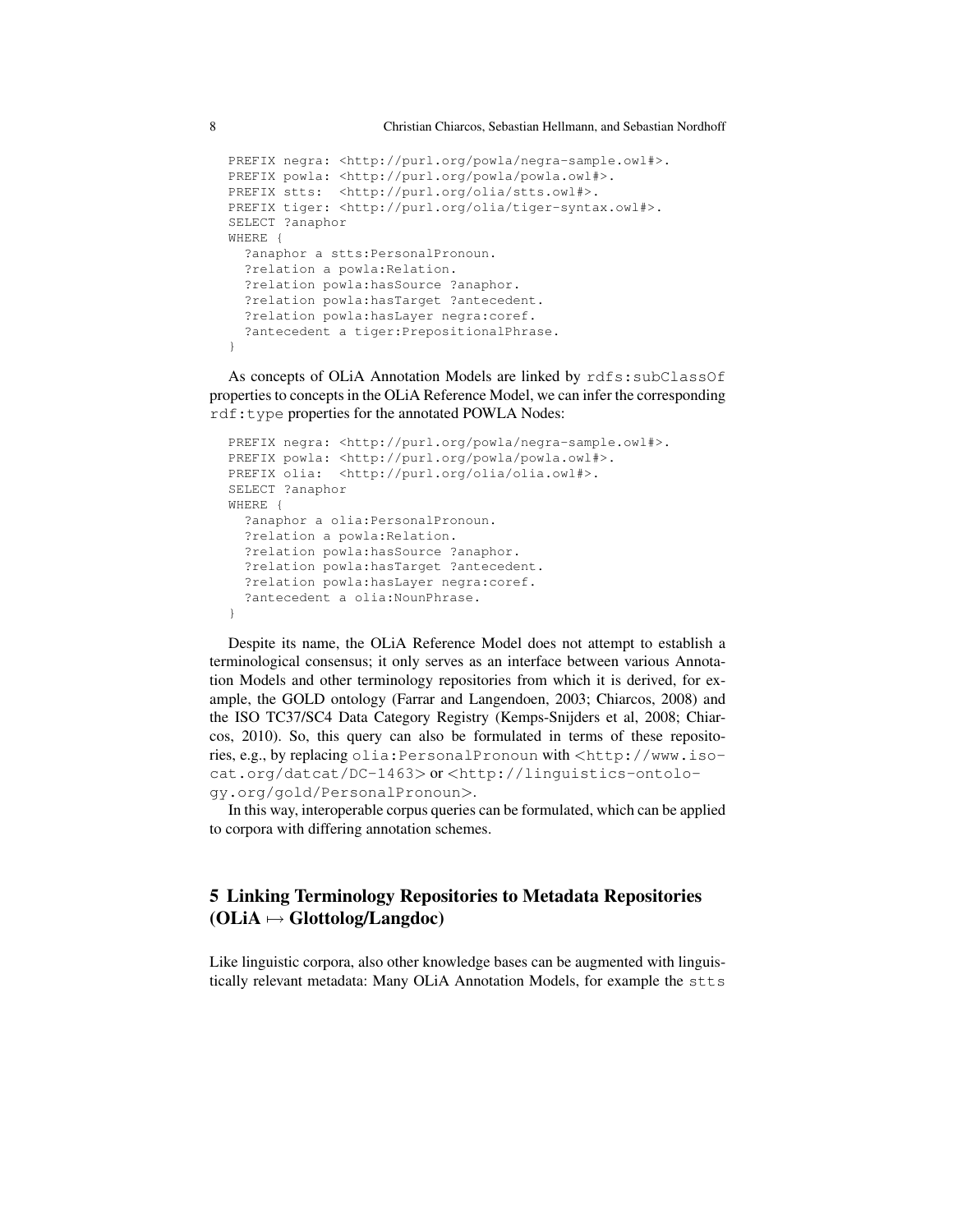and tiger-syntax models mentioned above, are specific to a particular corpus, a stage or a particular language, in this case New High German.

This can be expressed, for example, with an axiom that postulates that all instances of the top-level element in an Annotation Model inherit a particular dcterms:language property:

```
<owl:Class rdf:about="http://purl.org/olia/stts.owl#Tag">
 <rdfs:subClassOf>
    <owl:Restriction>
      <owl:onProperty>
        <owl:ObjectProperty rdf:about="http://purl.org/dc/terms/
                                                       language"/>
      </owl:onProperty>
      <owl:hasValue
       rdf:about="http://glottolog.livingsources.org/resource/
                                             languoid/id/10077"/>
    </owl:Restriction>
 </rdfs:subClassOf>
</owl:Class>
```
With a linking to POWLA data as described above, every POWLA Terminal annotated with stts individuals can now be inferred to be New High German.

# 6 Linking Corpora to Lexical-Semantic Resources  $(NEGRA/POWLA \rightarrow DBpedia)$

As described by Hellmann et al (this vol.), textual data can be automatically enriched with entity links, e.g., to the (German instantiation of the) German DBpedia, e.g., using a NIF-based NLP pipeline. The development of the NLP Interchange Format is synchronized with the development of POWLA. Although both are optimized for different purposes – POWLA is developed to represent annotated corpora with a high degree of genericity, whereas NIF is a compact and NLP-specific format<sup>12</sup> –, they are designed to be mappable. This means that NIF annotations can be converted to POWLA representations, and then, for example, combined with other annotation layers.

<sup>&</sup>lt;sup>12</sup> One difference is the representation of labeled relations between two entities: In NIF, these are represented as properties, with the ID reflecting the annotation attached to the relation. The NIF modeling requires only a single triple per relation. In POWLA, however, a labeled relation is an individual that is linked by properties to its source and target, and that is assigned its annotation by another property. The POWLA modeling requires at least four triples per relation. Unlike NIF, however, this modeling allows to attach complex annotations to relations, e.g., a direct linking to the OLiA concept hierarchy.

Another difference is that NIF lacks any formalization of corpus structure and annotation layers. More important is that, at the moment, NIF is capable to represent morphosyntactic and syntactic annotations only, the representation of more complex forms of annotation, e.g., alignment in a parallel corpus, has not been addressed so far.

The NIF representation is thus more compact, but the POWLA representation is more precise and more expressive.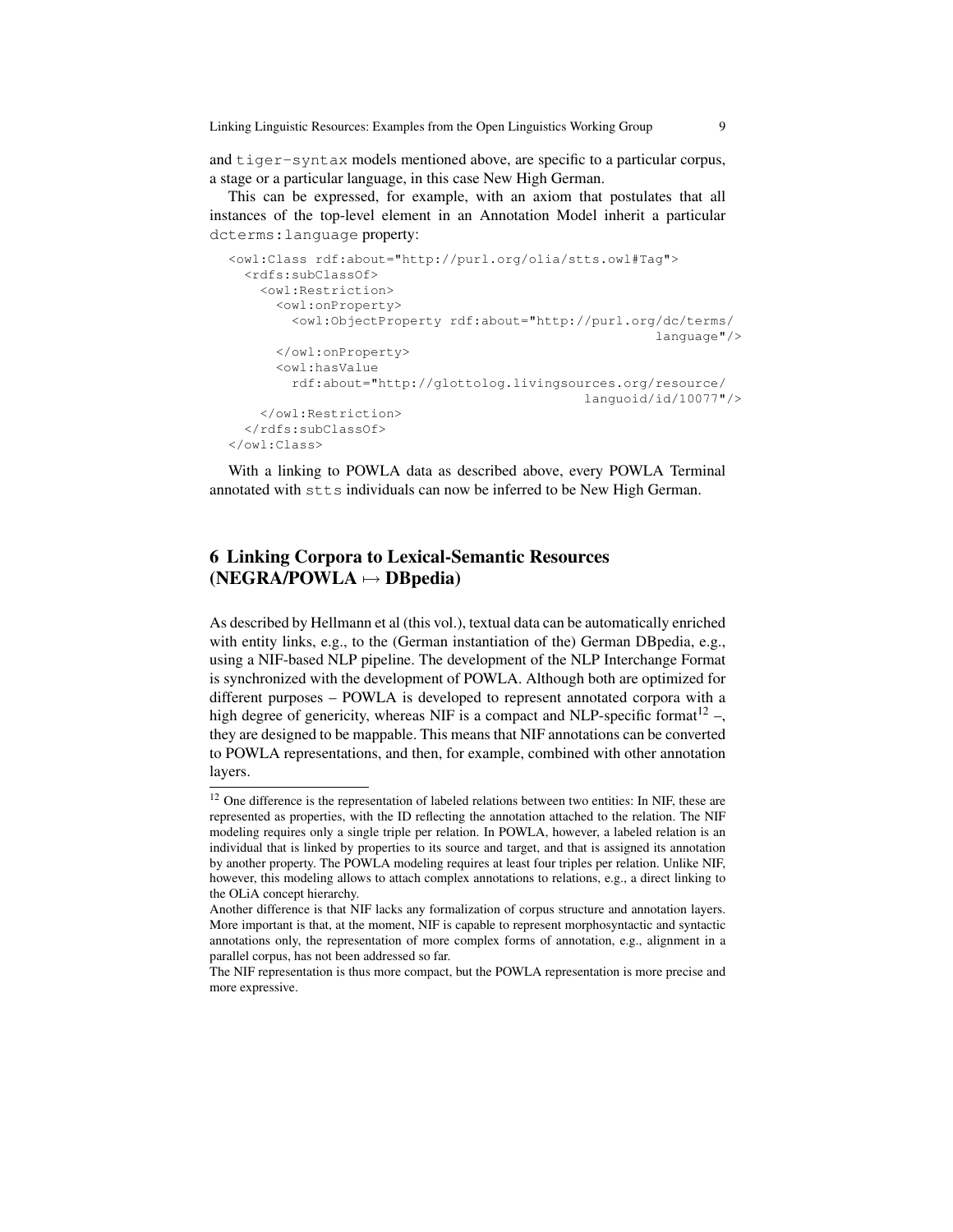As a result, the POWLA individual negra:  $s1.18$  (Komponisten 'composers'), for example, can be annotated with the corresponding DBpedia concept:

```
<powla:Terminal rdf:about="s1_18">
 <powla:hasString>Komponisten</powla:hasString>
 <scms:means
   rdf:resource="http://de.dbpedia.org/resource/Komponist"/>
  ...
</powla:Terminal>
```
As generated by DBpedia spotlight, this information is attached to POWLA Terminals (words), and it can easily be projected further to the corresponding phrases:

```
PREFIX powla: <http://purl.org/powla/powla.owl#>.
PREFIX olia: <http://purl.org/olia/olia.owl#>.
PREFIX scms:<http://ns.aksw.org/scms/>.
CONSTRUCT { ?np scms:means ?semClass }
SELECT {
    ?term a olia:Noun.
    ?term scms:means ?semClass.
    ?np powla:hasChild ?term.
    ?np a olia:NounHeadedPhrase
}
```
For pronouns with NounPhrase or PrepositionalPhrase antecedents<sup>13</sup> this information can be used to assign them a semantic class:

```
PREFIX negra: <http://purl.org/powla/negra-sample.owl#>.
PREFIX powla: <http://purl.org/powla/powla.owl#>.
PREFIX olia: <http://purl.org/olia/olia.owl#>.
PREFIX scms: <http://ns.aksw.org/scms/>.
CONSTRUCT { ?np scms:means ?semClass }
WHERE {
    ?relation a powla: Relation.
    ?relation powla:hasLayer negra:coref.
    ?relation powla:hasSource ?pronoun.
    ?pronoun a olia:Pronoun.
    ?relation powla:hasTarget ?antecedent.
    ?antecedent scms:means ?semClass.
}
```
By combining information from POWLA, OLiA and DBpedia, we can thus achieve richer semantic annotations for linguistic corpora, that can then be used, for example, to develop NLP applications on this basis, e.g., an anaphor resolution system that takes DBpedia categories into account (Bryl et al, 2010).

<sup>13</sup> NounHeadedPhrase is a generalization over NounPhrase and PrepositionalPhrase that was introduced to account for annotation schemes where both are not properly distinguished.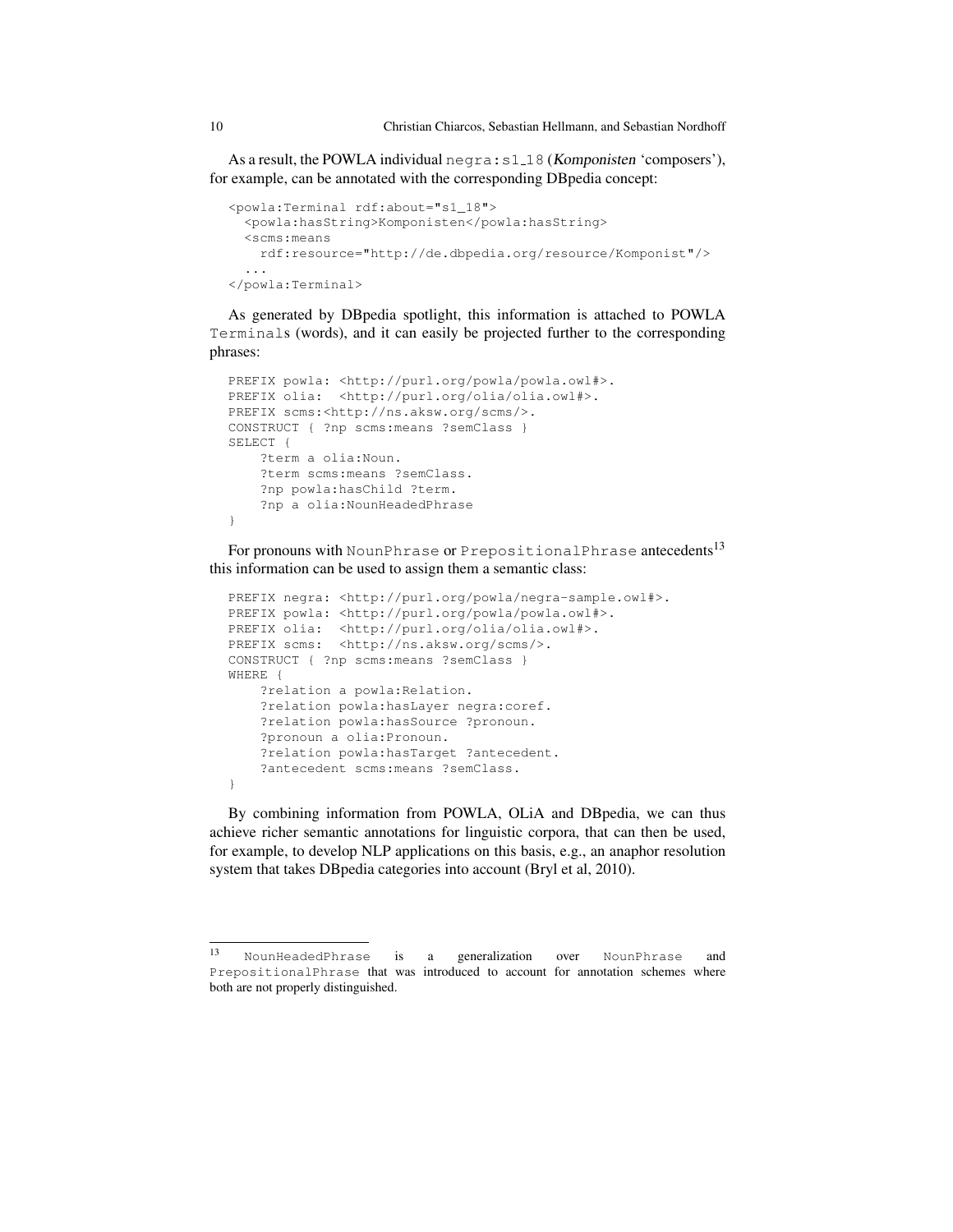Linking Linguistic Resources: Examples from the Open Linguistics Working Group 11

### 7 Enriching Lexical-Semantic Resources with Linguistic Information (DBpedia  $(\rightarrow$  POWLA)  $\rightarrow$  OLiA)

Unlike classical lexical-semantic resources, DBpedia offers almost no information about the linguistic realization of the entities it contains. Using corpora with entity links and syntactic annotation, however, this information can be easily obtained. The following SPARQL query identifies possible syntactic realizations for concepts of the German DBpedia:

```
PREFIX powla: <http://purl.org/powla/powla.owl#>.
PREFIX olia: <http://purl.org/olia/olia.owl#>.
PREFIX scms: <http://ns.aksw.org/scms/>.
CONSTRUCT { ?semClass <#realizedAs> ?syntClass }
WHERE {
  ?x a powla:Node.
  ?x scms:means ?semClass.
  ?x a ?syntClass
  FILTER(regex(str(?syntClass),"http://purl.org/olia/olia.owl#")).
  ?syntClass rdfs:subClassOf olia:MorphosyntacticCategory.
}
```
With the newly generated triples added to the DBpedia, this information about possible grammatical realizations of an entity can be used, for example, to enhance entity-linking algorithms.

# 8 Enriching Lexical-Semantic Resources with Metadata (DBpedia  $(\rightarrow$  POWLA)  $\rightarrow$  Glottolog)

Similarly, lexical-semantic resources can be enriched with metadata. With finegrained languoid definitions as provided by Glottolog, and corpora representing different historical stages of a language, for example, the historical development of terms can be extrapolated (when and where was a term recorded).

The following SPARQL query assigns a concept a dcterms:language property for every languoid for which it is found in a particular corpus:

```
PREFIX powla: <http://purl.org/powla/powla.owl#>.
PREFIX dcterms: <http://purl.org/dc/terms/>.
PREFIX scms: <http://ns.aksw.org/scms/>.
CONSTRUCT {?semClass dcterms:language ?language}
WHERE {
    ?word a powla:Node.
    ?word dcterms:language ?language.
    ?word scms:means ?semClass.
}
```
This query presupposes that entity linking has been performed on the corpus before. On a historical or dialectal corpus, entity linking is possible only if its spelling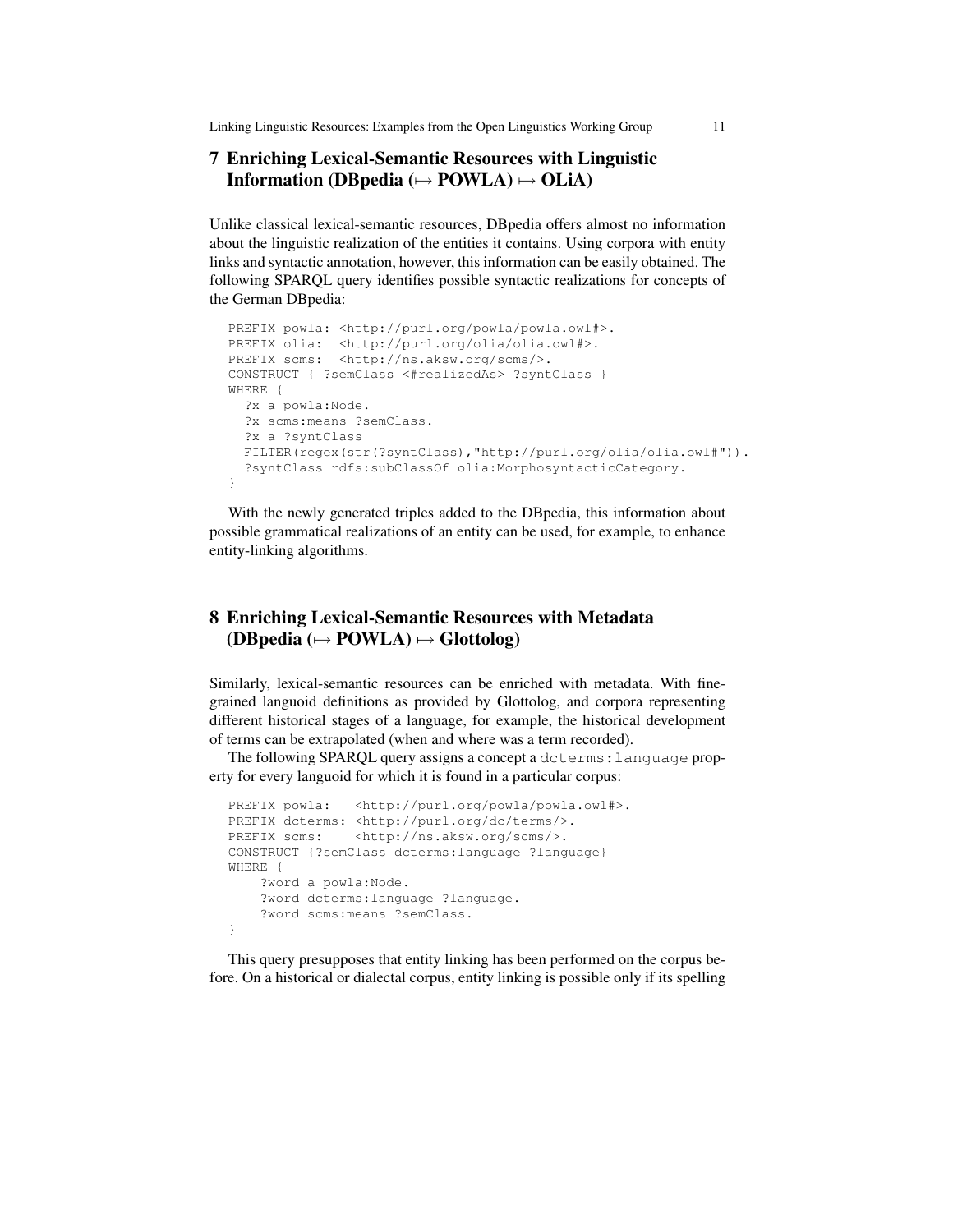follows the same conventions as modern standard orthography for the respective language. However, dialectal and historical corpora often include lemmas in modern languages, and on these 'hyperlemmas' (Dipper et al, 2004), a standard entity linking routine can be applied.

# 9 Enriching Metadata Repositories with Linguistic Features  $(Glottolog \rightarrow OLiA)$

Finally, one may consider also to enrich metadata repositories with linguistic features, e.g., to record which languoid makes use of which linguistic categories and features.

On the basis of the resources described before, this can be extrapolated from annotations in a languoid-annotated corpus.<sup>14</sup> The following query retrieves all syntactic categories that are used for a particular Glottolog languoid (given a set of corpora to which this query is applied):

```
PREFIX dcterms: <http://purl.org/dc/terms/>.
PREFIX powla: <http://purl.org/powla/powla.owl#>.
PREFIX olia: <http://purl.org/olia/olia.owl#>.
PREFIX rdfs: <http://www.w3.org/2000/01/rdf-schema#>.
CONSTRUCT { ?languoid <#uses> ?syntacticCategory }
WHERE {
  ?node dcterms:language ?languoid
 FILTER(regex(str(?languoid),"http://glottolog.livingsources.
                                org/resource/languoid/id/.*")).
  ?node a powla:Node.
  ?node a ?syntacticCategory
 FILTER(regex(str(?syntacticCategory),
              "http://purl.org/olia/olia.owl#.*")).
  ?syntacticCategory rdfs:subClassOf olia:SyntacticCategory.
}
```
On this basis, then, one may study to what extent genealogical relationships correspond to certain syntactic features (as far as reflected in the underlying resources). For instance, one might build a reasoner which asserts the existence of a grammatical category to a glottolog:superlanguoid if all its sublanguoids happen to have this particular property. For instance, the category 'Preposition' is found in

<sup>&</sup>lt;sup>14</sup> It should be noted that this approach is *approximative* only, because it considers only information expressed in annotations. If is possible that the underlying schemes make a number of simplifying assumptions, e.g., not to distinguish two functionally different categories that appear superficially and that cannot be unambiguously distinguished by NLP tools or human annotators. Greater precision could probably be achieved if such queries are applied to language-annotated lexicons that make use of a standard vocabulary to represent detailed grammatical information, as created, for example, in the context of the LEGO project (Poornima and Good, 2010) whose lexicons are linked to the GOLD ontology (Farrar and Langendoen, 2003). The queries necessary for this purpose would be, however, almost identical.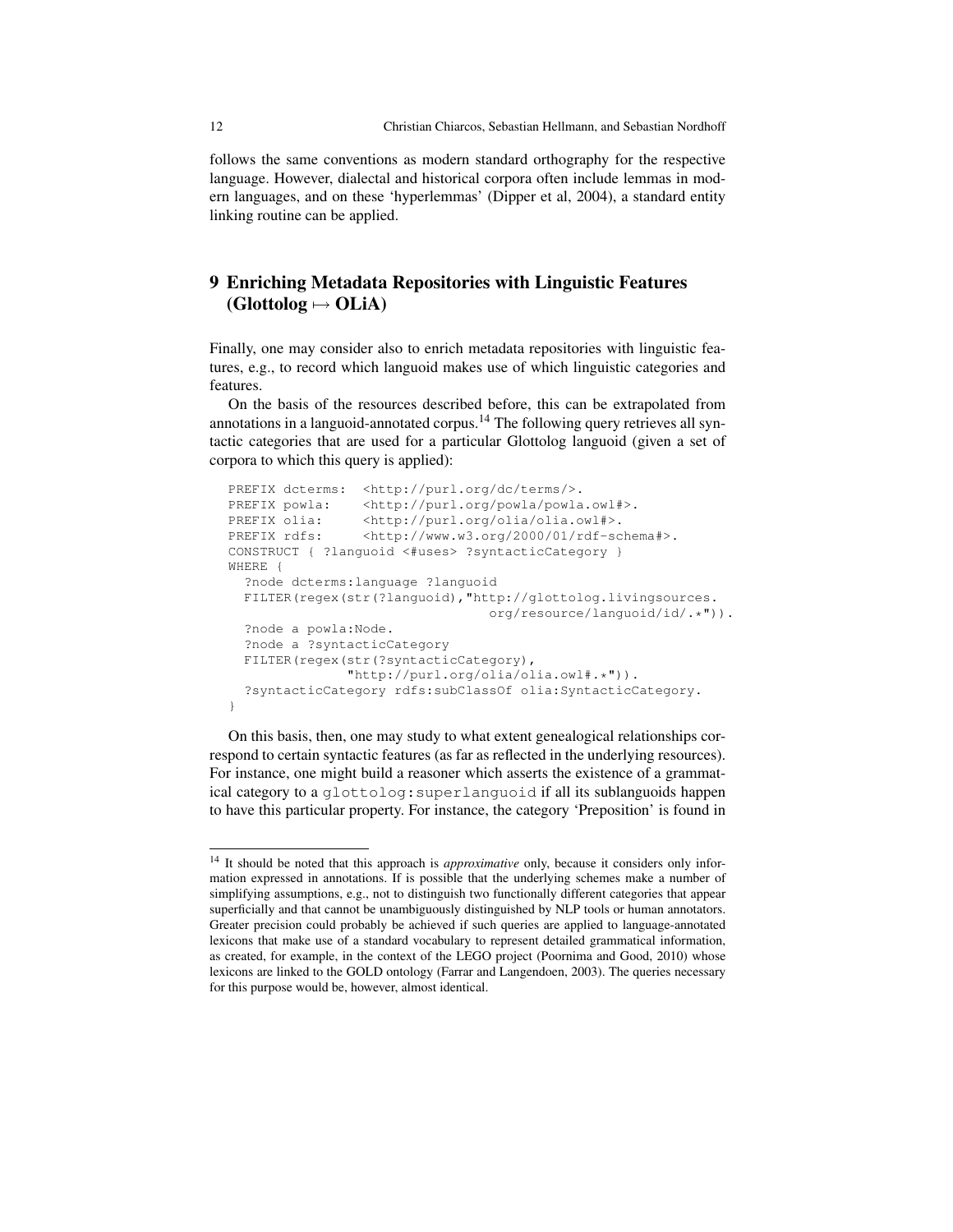corpora of German, Dutch, English, and all other Germanic languages. Such a category can therefore be posited on the family level. Postpositions on the other hand are only found in a subset of the Germanic languages and thus do not 'climb up the tree' as high as their prenominal brethren.

If knowledge bases are provided that provide other metrics of language relatedness (e.g., ASJP, Nordhoff, this vol.), it can be tested whether these metrics correspond to the occurrence of similar grammatical features. The Linked Data approach furthermore allows to map nodes of different trees to each other. Computation of consensus trees from trees based on different datasets is another possibility.

#### 10 Outlook

We illustrated how a Linguistic Linked Open Data cloud can be created, and what possible gains of information would be possible. The resources described in this part and their possible linking are summarized in Fig. 4.



Fig. 4 Linguistic resources and possible links between them as described in this contribution.

It should be noted that the resources considered here only serve illustrative purposes, and they are chosen such that they represent major types of linguistic resources: lexical-semantic resources, linguistic corpora and repositories of metadata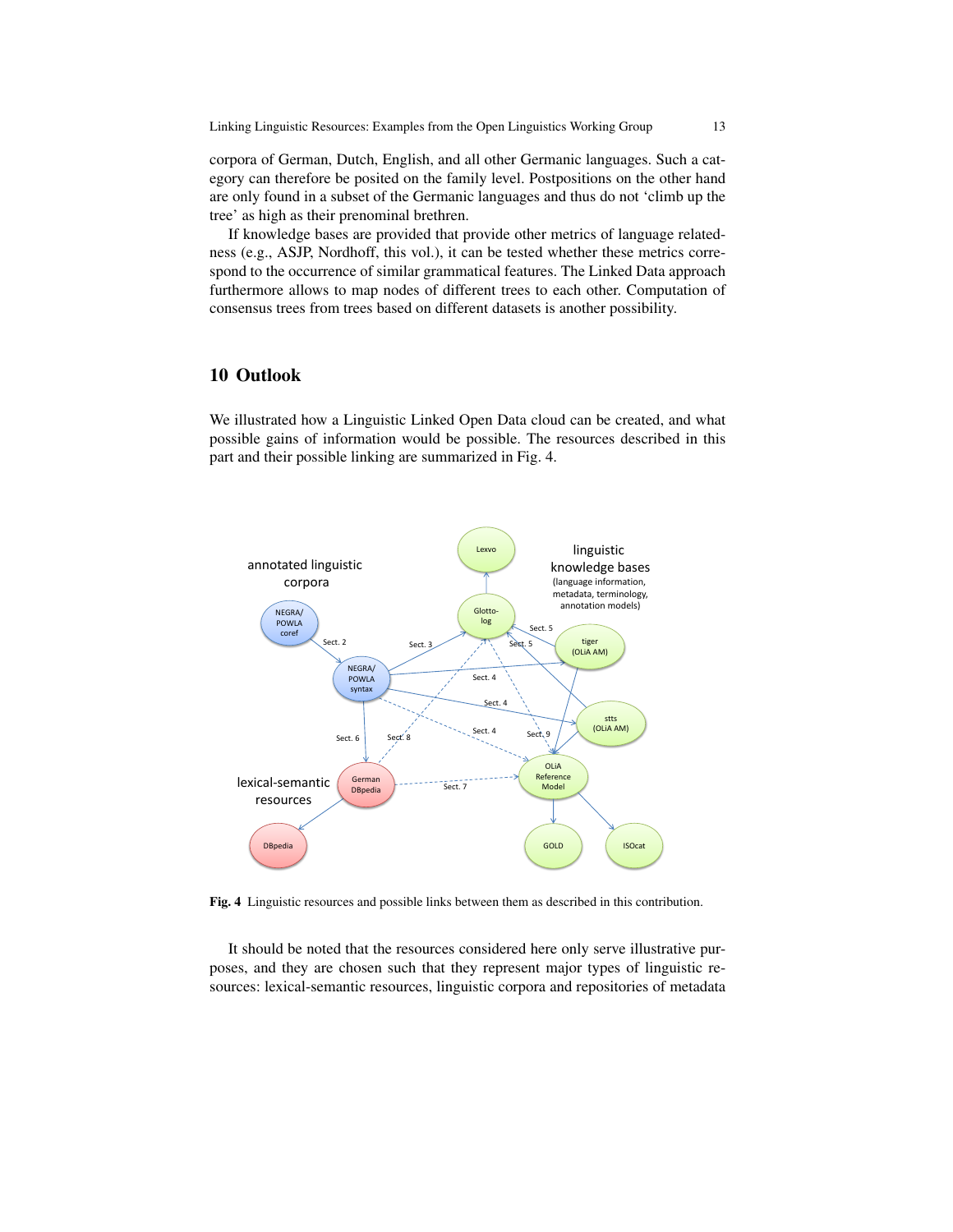and linguistic terminology. Various members of the OWLG are engaged in related efforts, and we expect that these converge in the creation of a Linguistic Linked Open Data cloud as described here. As of December 2011, a number of OWLG members have expressed their willingness to provide data for such a Linguistic Linked Open Data cloud, aside from the resources shown in Fig. 4 this includes RDF formalizations of WordNet and Wiktionary (e.g., those described by McCrae et al, this vol.) and other lexical-semantic resources, typological metadata repositories (e.g., those described by Moran, this vol.), additional corpora, and multi-lingual word lists.

These novel resources are complemented by linguistic resources already present in the Linked Open Data cloud,<sup>15</sup> e.g., meta data repositories such as Lexvo,<sup>16</sup> lingvoj,<sup>17</sup> GeoNames,<sup>18</sup> Project Gutenberg,<sup>19</sup> the OpenLibrary;<sup>20</sup> and lexical-semantic resources such as Cornetto,<sup>21</sup> Freebase,<sup>22</sup> OpenCyc,<sup>23</sup> the Open Data Thesaurus,<sup>24</sup> YAGO, $^{25}$  and WordNet.<sup>26</sup> Additionally, the OWLG has compiled an extensive list of resources that represent candidates to be included in the LLOD and that are available under open licenses, but that have not yet been converted to RDF.

It is our hope that the workshop on Linked Data in Linguistics (LDL-2012) and this volume contribute to the on-going formation of an interdisciplinary community actively working towards the application of the Linked Open Data paradigm to all forms of linguistic resources. In the last few years, interested researchers in different sub-communities have begun to organize themselves. One example is the Open Linguistics Working Group, $^{27}$  founded in 2009, who organized LDL-2012, another one is the W3C Ontology-Lexica Community Group, founded in 2011.<sup>28</sup> At the same time, established standardization initiatives from the fields of Natural Language Processing and computational lexicography, e.g., the ISO TC37/SC4, adopt ideas and formalisms developed in the context of the Semantic Web (e.g., Windhouwer and Wright, this vol.; Pareja-Lora, this vol.). In the fields of language documentation, typology and in the humanities in general (e.g., Bouda and Cysouw, this vol.; Declerck et al, this vol.; Schalley, this vol.), Linked Data approaches seem to be gaining popularity.

<sup>25</sup> http://mpii.de/yago

```
26 http://semanticweb.cs.vu.nl/lod/wn30, http://www.w3.org/TR/
wordnet-rdf, http://wordnet.rkbexplorer.com
```
<sup>15</sup> http://richard.cyganiak.de/2007/10/lod

<sup>16</sup> http://www.lexvo.org

<sup>17</sup> http://www.lingvoj.org

<sup>18</sup> http://www.geonames.org/ontology

<sup>19</sup> http://www4.wiwiss.fu-berlin.de/gutendata

<sup>20</sup> http://openlibrary.org

<sup>21</sup> http://www2.let.vu.nl/oz/cltl/cornetto

<sup>22</sup> http://freebase.com

<sup>23</sup> http://sw.opencyc.org

<sup>24</sup> http://vocabulary.semantic-web.at/PoolParty/wiki/OpenData

<sup>27</sup> linguistics.okfn.org

<sup>28</sup> http://www.w3.org/community/ontolex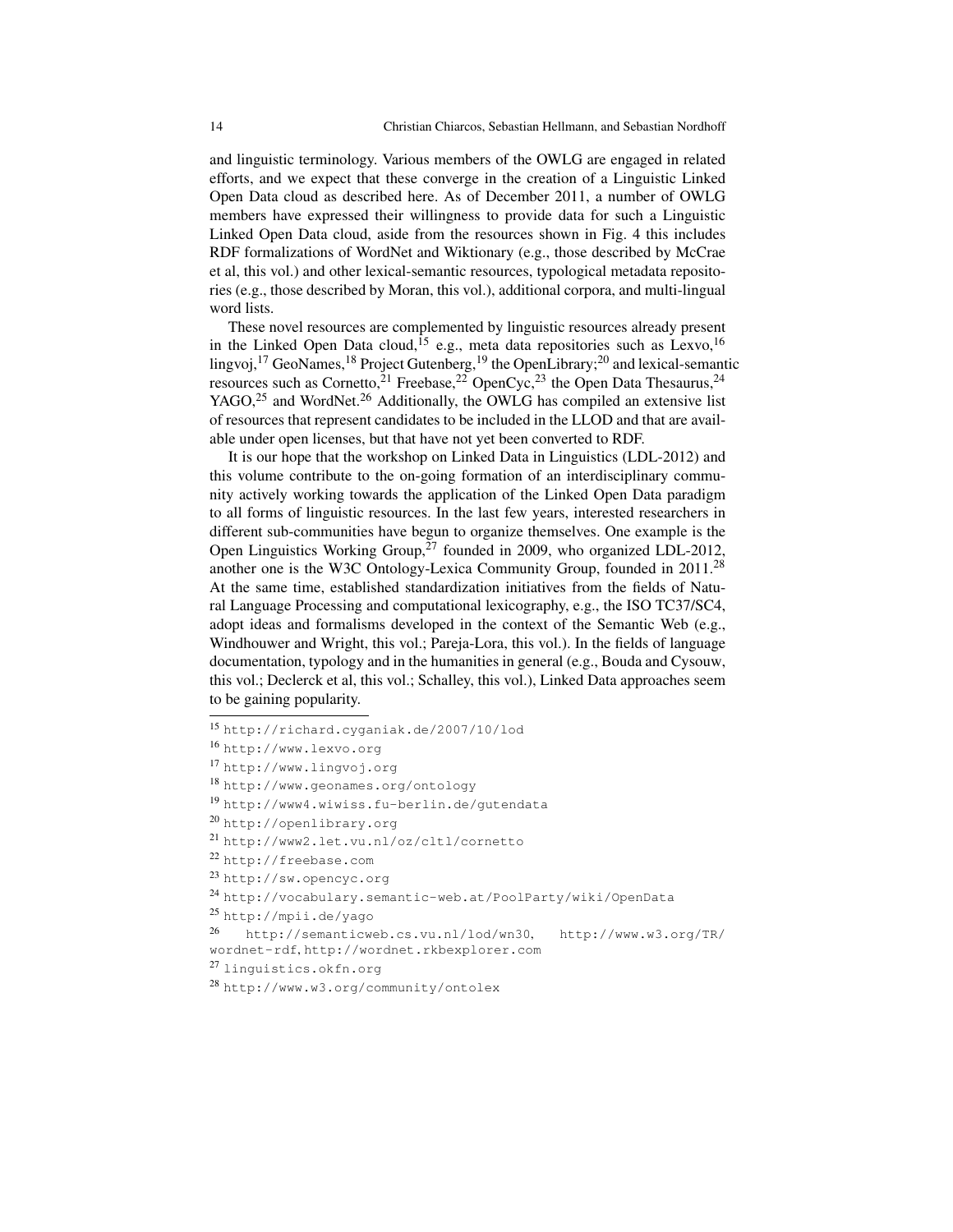In this chapter, we have discussed some first nodes of a Linguistic Linked Data Cloud. We have also discussed how links between these nodes can be established. The wide range of topics covered in this volume as well as the commitment shown by scholars from very different subdisciplines of linguistics to render their data interoperable make us very optimistic that this network will quickly grow and that the coverage of the LLD cloud as well as its density will significantly increase in the very near future.

#### **References**

- Bouda P, Cysouw M (this vol.) Treating dictionaries as a Linked-Data corpus. P. 15-23
- Bryl V, Giuliano C, Serafini L, Tymoshenko K (2010) Supporting natural language processing with background knowledge: coreference resolution case. The Semantic Web–ISWC 2010 pp 80–95
- Burchardt A, Erk K, Frank A, Kowalski A, Pado S (2006) SALTO: A versatile multi-level annotation tool. In: Proc. LREC-2006, Genoa, Italy
- Burchardt A, Pado S, Spohr D, Frank A, Heid U (2008) Formalising Multi-layer ´ Corpora in OWL/DL – Lexicon Modelling, Querying and Consistency Control. In: Proceedings of the 3rd International Joint Conference on NLP (IJCNLP 2008), Hyderabad
- Chiarcos C (2008) An ontology of linguistic annotations. LDV Forum 23(1):1–16
- Chiarcos C (2010) Grounding an ontology of linguistic annotations in the Data Category Registry. In: LREC 2010 Workshop on Language Resource and Language Technology Standards (LT&LTS), Valetta, Malta, pp 37–40
- Chiarcos C (this vol.) Interoperability of corpora and annotations. P. 161-179
- Declerck T, Lendvai P, Mörth K, Budin G, Váradi T (this vol.) Towards Linked Language Data for Digital Humanities. P. 109-116
- Dipper S, Faulstich L, Leser U, Lüdeling A (2004) Challenges in modelling a richly annotated diachronic corpus of german. In: Workshop on XML-based richly annotated corpora, Lisbon, Portugal, pp 21–29, URL http://www.informatik.hu-berlin.de/Forschung\ Lehre/ wbi/publications/2004/xbrac04\\_final.pdf
- Dryer MS (2005) Genealogical language list. In: Comrie B, Dryer MS, Gil D, Haspelmath M (eds) World Atlas of Language Structures, Oxford University Press, pp 584–644
- Eckart K, Riester A, Schweitzer K (this vol.) A discourse information radio news database for linguistic analysis. P. 65-75
- Erk K, Pado S (2004) A powerful and versatile XML format for representing rolesemantic annotation. In: Proc. Fourth International Conference on Language Resources and Evaluation (LREC), Lisbon, Portugal
- Farrar S, Langendoen DT (2003) A Linguistic Ontology for the Semantic Web. GLOT International 7:97–100